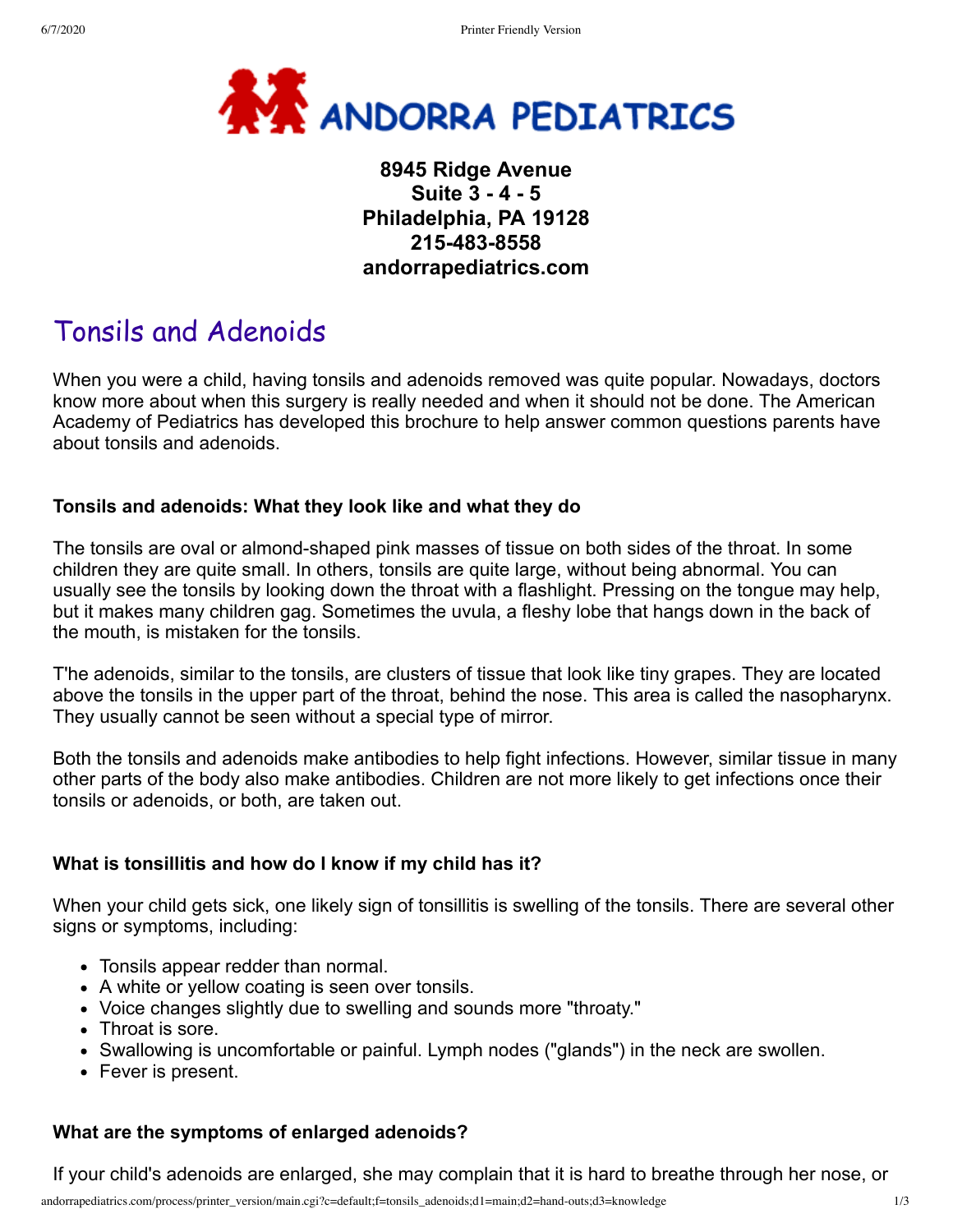you may see her breathing with her mouth open.

In some children we don't know why adenoids become enlarged. In others, the cause may be frequent colds or other infections. Large adenoids are common among young children. Some babies' adenoids are large at birth. They may grow even larger during the first year of life, without clear signs of infecfion.

Some signs of constant enlargement are:

- Child is breathing -through the mouth instead of the nose most of the time.
- Nose sounds "blocked" when the child talks.
- Breathing is noisy during the day.
- Child snores at night.
- Breathing stops for a few seconds at night during snoring or loud breathing (a condition known as "sleep apnea").

Talk to your pediatrician if your child has any of these symptoms for more than a few weeks.

### **How are enlarged tonsils and adenoids treated?**

If your child is ill with sudden swelling of the tonsils, your pediatrician may want to get a throat culture to find out if your child has a strep infecton. If the culture is positive for strep, your child will be given an antibiotic. In many children, tonsils or adenoids are enlarged over time without obvious infecfion. Often they gradually shrink withhout treatment.

Surgery to remove constantly enlarged tonsils and/or adenoids was once thought to be the best treatment. These days, the American Academy of Pediatrics considers surgery absolutely necessary only under the following conditions:

- Tonsil and/or adenoid swelling makes normal breathing difficult (this may or may not include sleep apnea).
- Tonsils are so swollen that your child has a problem swallowing.
- Enlarged adenoids make breathing uncomfortable and severely distort speech and may also distort facial growth. In this case, surgery to remove only the adenoids may be recommended.

Surgery is a reasonable option and may be suggested in the following cases:

- Your child has many severe sore throats each year, especially if they are caused by strep infection or if there are signs of serious illness.
- Your child has enlarged tonsils and/or adenoids that make it hard to breathe or swallow.
- Your child's lymph nodes beneath the lower jaw are swollen or tender for at least 6 months, even with antibiotic treatment.
- Your child has repeated ear infections despite treatment vath medicahons and/or ventilation tubes (adenoids only) -

## **What should I do if my child is to have surgery?**

If your child needs sursery, make sure he or she knows what vall happen before, durins, and after surgery. Don't keep the sursery a secret from your child. It's better to be honest vath your child than to leave him or her with fears and unanswered questions. Help your child get familiar with the hospital setting and be ready to answer any questions that he or she may ask.

If the hospital allows, it's a it's idea to 'live in" with your child during the hospital stay even if it's out-